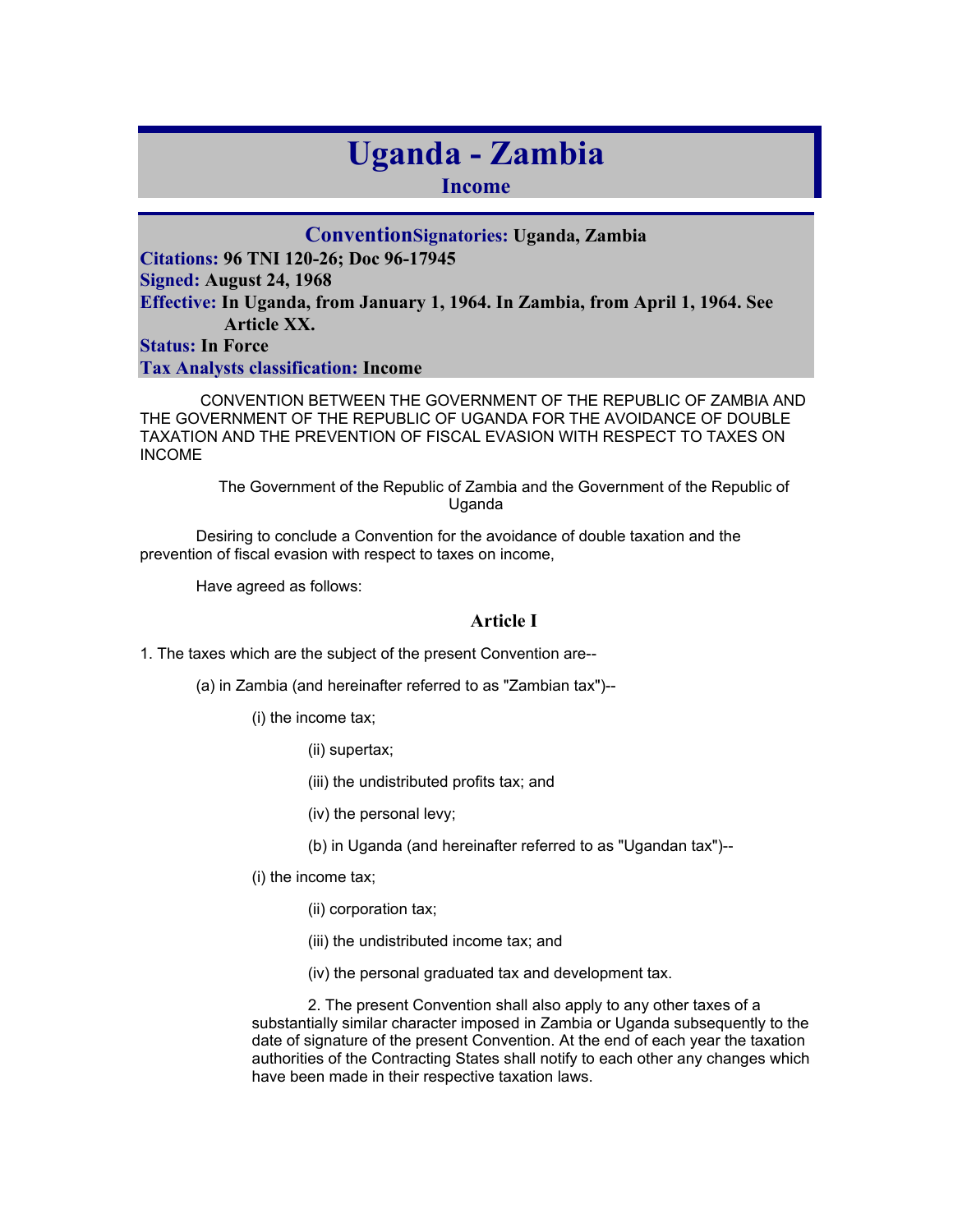#### **Article II**

1. In the present Convention, unless the context otherwise requires

(a) the term "Zambia" means the Republic of Zambia;

(b) the term "Uganda" means the Republic of Uganda;

(c) the terms "one of the Contracting States" and "the other Contracting State" means Zambia or Uganda, as the context requires;

(d) the term "tax" means Zambian tax or Ugandan tax, as the context requires;

(e) the term "company" means any body corporate, or any entity which is treated as a body corporate for tax purposes;

(f) the term "person" includes any body of persons corporate or not corporate;

(g) the term "resident of Zambia" means any person who is resident in Zambia for the purposes of Zambia tax and not resident in Uganda for the purposes of Ugandan tax; the term "resident of Uganda" means any person who is resident in Uganda for the purposes of Ugandan tax and not resident in Zambia for the purposes of Zambian tax, and a company shall be regarded as resident in Zambia if its business is managed and controlled in Zambia and resident in Uganda if its business is managed and controlled in Uganda;

(h) the term "resident of one of the Contracting States" and "resident of the other Contracting State" mean a resident of Zambia or a resident of Uganda, and the context requires;

(i) the terms "Zambian enterprise" and "Ugandan enterprise" means, respectively, an industrial, mining, commercial, plantation, agricultural or pastoral enterprise or undertaking carried on by a resident of Zambia and an industrial, mining, commercial, plantation, agricultural or pastoral enterprise or undertaking carried on by a resident of Uganda;

(j) the terms "enterprise of one of the Contracting States" and "enterprise of the other Contracting State" mean a Zambian enterprise or a Ugandan enterprise, as the context requires.

2. In the application of the provisions of the present Convention by the Government of one of the Contracting States, any term not otherwise defined shall, unless the context otherwise requires, have the meaning which it has under the laws of that Contracting State relating to the taxes which are the subject of the present Convention.

# **Article III**

1. For the purposes of this Convention the term "permanent establishment" means a fixed place of business in which the business of the enterprise is wholly or partly carried on.

2. The term "permanent establishment" shall include especially- -

(a) a place of management;

(b) a branch;

(c) an office;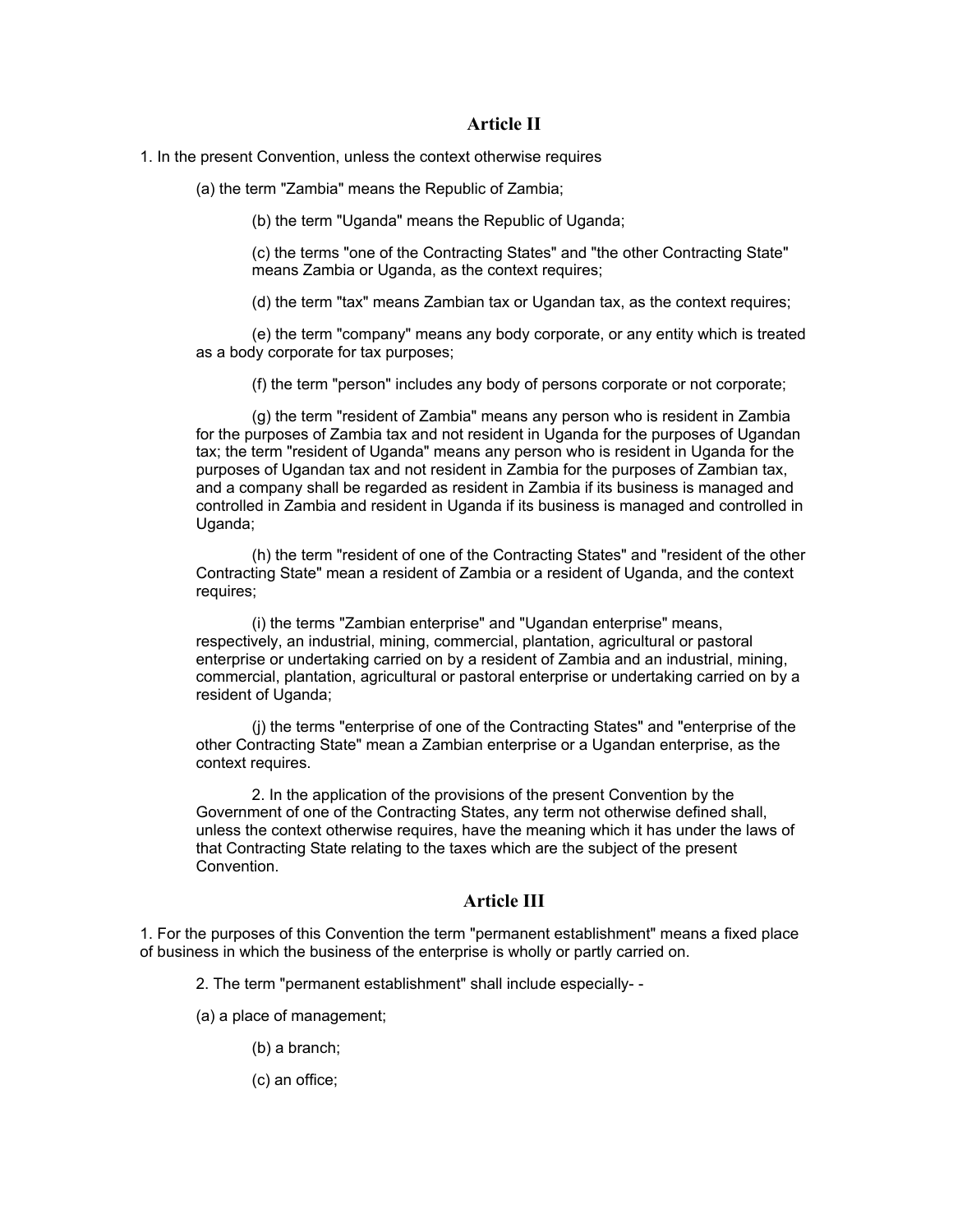(d) a factory;

(e) a workshop;

(f) a mine, oil well, quarry or other place of extraction of natural resources;

(g) a farm or plantation;

(h) a building site or construction or assembly project which exists for more than six months.

3. The term "permanent establishment" shall not be deemed to include--

(a) the use of facilities solely for the purpose of storage, display or delivery of goods or merchandise belonging to the enterprise;

(b) the maintenance of a stock of goods or merchandise belonging to the enterprise solely for the purpose of storage, display or delivery;

(c) the maintenance of a stock of goods or merchandise belonging to the enterprise solely for the purpose of processing by another enterprise;

(d) the maintenance of a fixed place of business solely for the purpose of purchasing goods or merchandise, or for collecting information, for the enterprise;

(e) the maintenance of a fixed place of business solely for the purpose of advertising, for the supply of information, for scientific research or for similar activities which have a preparatory or auxiliary character, for the enterprise.

4. An enterprise of one of the Contracting States shall be deemed to have a permanent establishment in the other Contracting State if--

(a) it carries on supervisory activities in that other Contracting State for more than six months in connection with a construction, installation or assembly project which is being undertaken in that other Contracting State;

(b) it carries on a business which consists of providing the services of public entertainers referred to in Article XIV, in that other Contracting State.

5. A person acting in one of the Contracting States on behalf of an enterprise of the other Contracting State -- other than an agent of independent status to whom paragraph 6 applies -- shall be deemed to be a permanent establishment in the former Contracting State if--

(a) he has, and habitually exercises in that former Contracting State, an authority to conclude contracts in the name of the enterprise, unless his activities are limited to the purchase of goods or merchandise for the enterprise; or

(b) he maintains in that former Contracting State a stock of goods or merchandise belonging to the enterprise from which he regularly fills orders on behalf of the enterprise.

6. An enterprise of one of the Contracting States shall not be deemed to have a permanent establishment in the other Contracting State merely because it carries on business in that other Contracting State through a broker, general commission agent or any other agent of independent status, where such persons are acting in the ordinary course of their business.

7. The fact that a company which is a resident of one of the Contracting States controls or is controlled by a company which is a resident of the other Contracting State, or which carries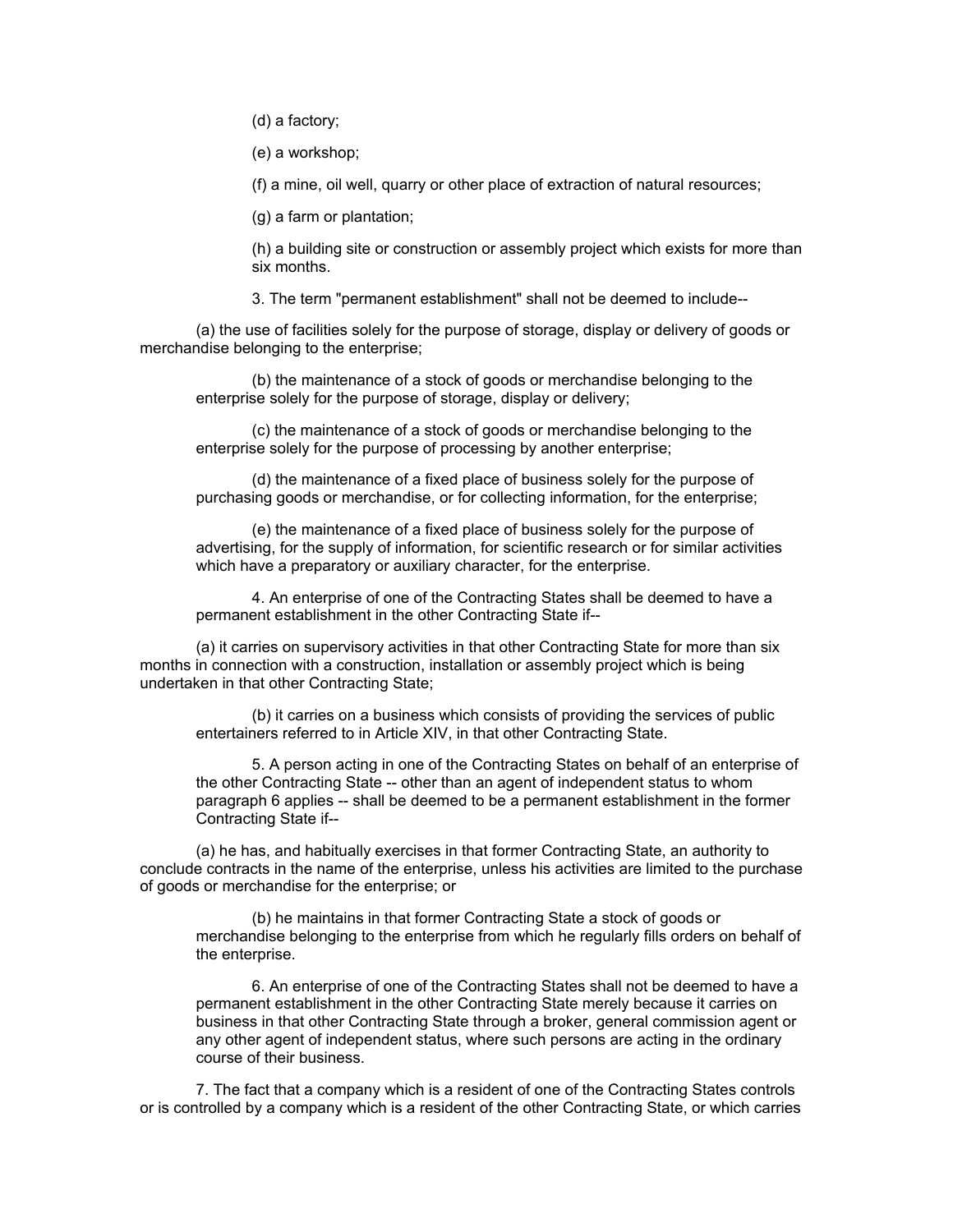on business in that other Contracting State (whether through a permanent establishment or otherwise), shall not of itself constitute either company a permanent establishment of the other.

#### **Article IV**

1. The industrial and commercial profits of an enterprise of a Contracting State shall be taxable only in that State unless the enterprise carries on business in the other Contracting State through a permanent establishment situated therein. If the enterprise carries on business as aforesaid, tax may be imposed in that other Contracting State, but only on so much of them as is attributable to the permanent establishment.

2. Where an enterprise of one of the Contracting States carries on business in the other Contracting State through a permanent establishment situated therein--

(a) there shall in each Contracting State be attributed to that permanent establishment the profits which it might be expected to make if it were a distinct and separate enterprise engaged in the same or similar activities under the same or similar conditions and dealing wholly independently with the enterprise of which it is a permanent establishment;

(b) subject to the provisions of sub-paragraph (a) no industrial or commercial profits derived from sources outside that other Contracting State shall be attributed to that permanent establishment.

3. No part of the profits arising from the sale of goods or merchandise by an enterprise in one of the Contracting States shall be attributed to a permanent establishment situated in the other Contracting State by reason of the mere purchase of the goods or merchandise within that other Contracting State.

4. In determining the industrial or commercial profits of a permanent establishment there shall be allowed as deductions all expenses, including administrative and executive expenses, which would be deductible if the permanent establishment were an independent enterprise in so far as they are reasonably allocatable to the permanent establishment, whether incurred in the Contracting State in which the permanent establishment is situated or elsewhere.

5. Nothing in this Article shall preclude either Contracting State from determining the profits to be attributed to a permanent establishment in that State on the basis of an apportionment of the total profits of the enterprise to its various parts as may be customary. The method of apportionment adopted shall, however, be such that the result shall be in accordance with the principles laid down in this Article.

6. Save where expressly provided elsewhere in this Convention, this Article shall not apply, if by reason of its application industrial and commercial profits which would normally be subject to tax in one of the Contracting States, would not be subject to tax in either of the Contracting States.

7. Where industrial and commercial profits include items of income which are dealt with separately in other Articles of this Convention, then the provisions of those Articles shall not be affected by the provisions of this Article.

## 8. Where--

(a) an enterprise of one of the Contracting States participates directly or indirectly in the management, control or capital of an enterprise of the other Contracting State; or

(b) the same persons participate directly or indirectly in the management, control or capital of an enterprise of one of the Contracting States and an enterprise of the other Contracting State; and in either case, conditions are made or imposed between the two enterprises, in their commercial or financial relations, which differ from those which would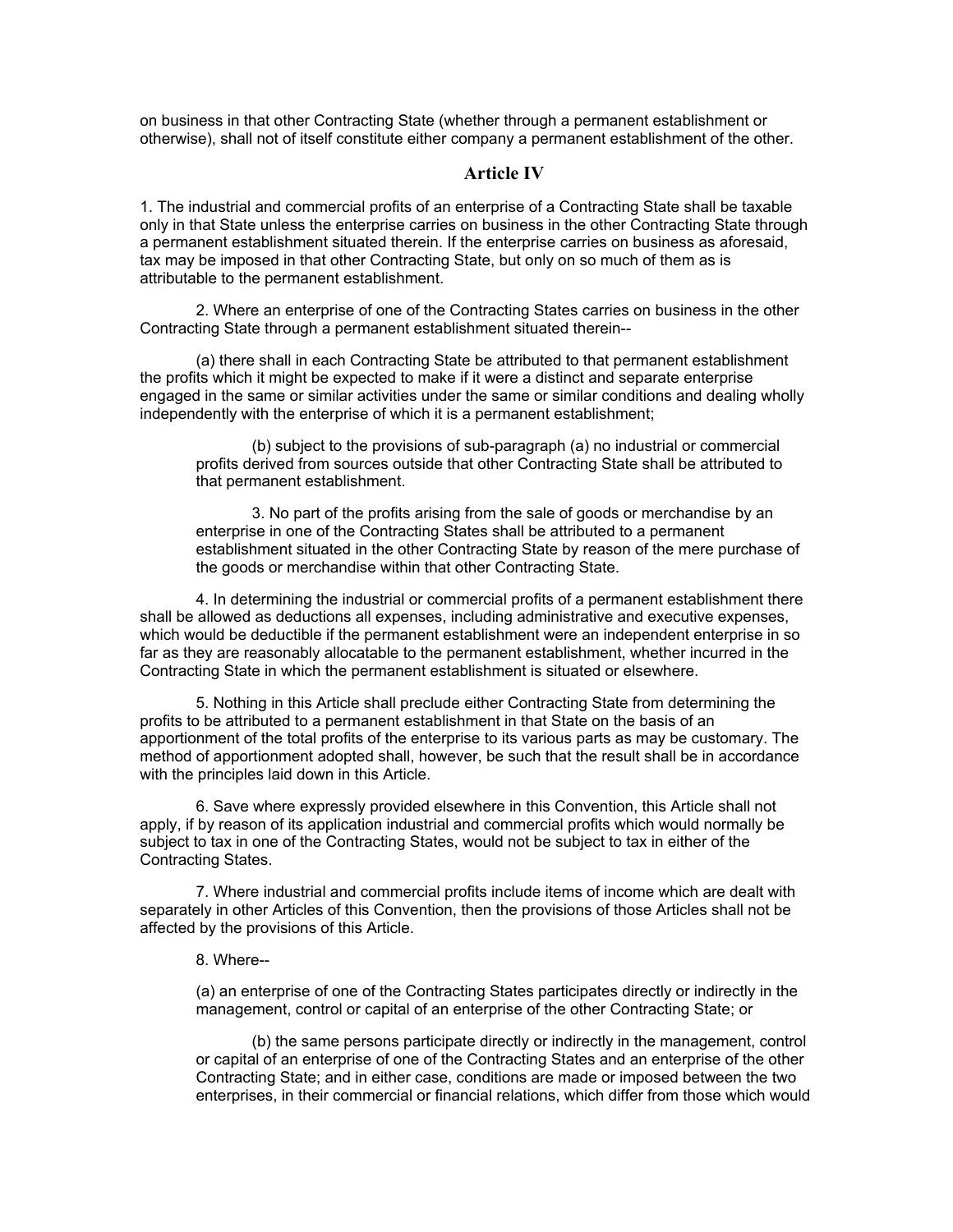be made between independent enterprises, then any profits which would but for those conditions have accrued to one of the enterprises, but by reason of those conditions have not so accrued, may be included in the profits of that enterprise and taxed accordingly.

## **Article V**

1. Income or profits derived by the government, a local authority or statutory corporation of one of the Contracting States from the operation of ships, aircraft or railways, shall be exempt from tax in the other Contracting State.

2. Income or profit derived by a resident of one of the Contracting States from the operation of ships and aircraft shall be exempt from tax in the other Contracting State unless the ship or aircraft is operated wholly or mainly between places within that other Contracting State.

3.

(a) A resident of Zambia who derives profits from the operation of overland transport services in Uganda, may be subject to tax in Uganda on such proportion of those profits that derive from traffic originating in Uganda; but the tax so charged shall be allowed as a credit against any Zambian tax charged in respect of that same income.

(b) A resident of Uganda who derives profits from the operation of overland transport services in Zambia, may be subject to tax in Zambia on such proportion of those profits that derive from traffic originating in Zambia; but the tax so charged shall be allowed as a credit against any Ugandan tax charged in respect of that same income.

# **Article VI**

1. Dividends paid by a company resident in Uganda to a resident of Zambia who is subject to Zambian tax in respect thereof shall be exempt from any tax in Uganda which is chargeable on dividends in addition to the tax chargeable on the profits or income of the company.

2. Dividends paid by a company resident in Zambia to a resident of Uganda who is subject to Ugandan tax in respect thereof shall be exempt from any tax in Zambia which is chargeable on dividends in addition to the tax chargeable on the profits or income of the company.

3. Where a company which is a resident of one of the Contracting States derives profits or income from sources within the other Contracting State, there shall not be imposed in that other Contracting State any form of taxation on dividends paid by the company to persons not resident in that other Contracting State, or any tax in the nature of an undistributed profits tax on undistributed profits of the company, whether or not those dividends or undistributed profits represent, in whole or part, profits or income so derived.

4. The provisions of paragraphs 1 and 2 shall not apply if the recipient of the dividends, being a resident of a Contracting State, has in the other Contracting State, of which the company paying the dividends is a resident, a permanent establishment, with which the holding by virtue of which the dividends are pais is effectively connected. In such a case Article IV concerning the allocation of profits to permanent establishments shall apply.

5. If the system of taxation applicable in either of the Contracting States to the profits and distributions of companies is altered the taxation authorities may consult each other in order to determine whether it is necessary for this reason to amend the provisions of paragraphs 1 and 2 of this Article.

# **Article VII**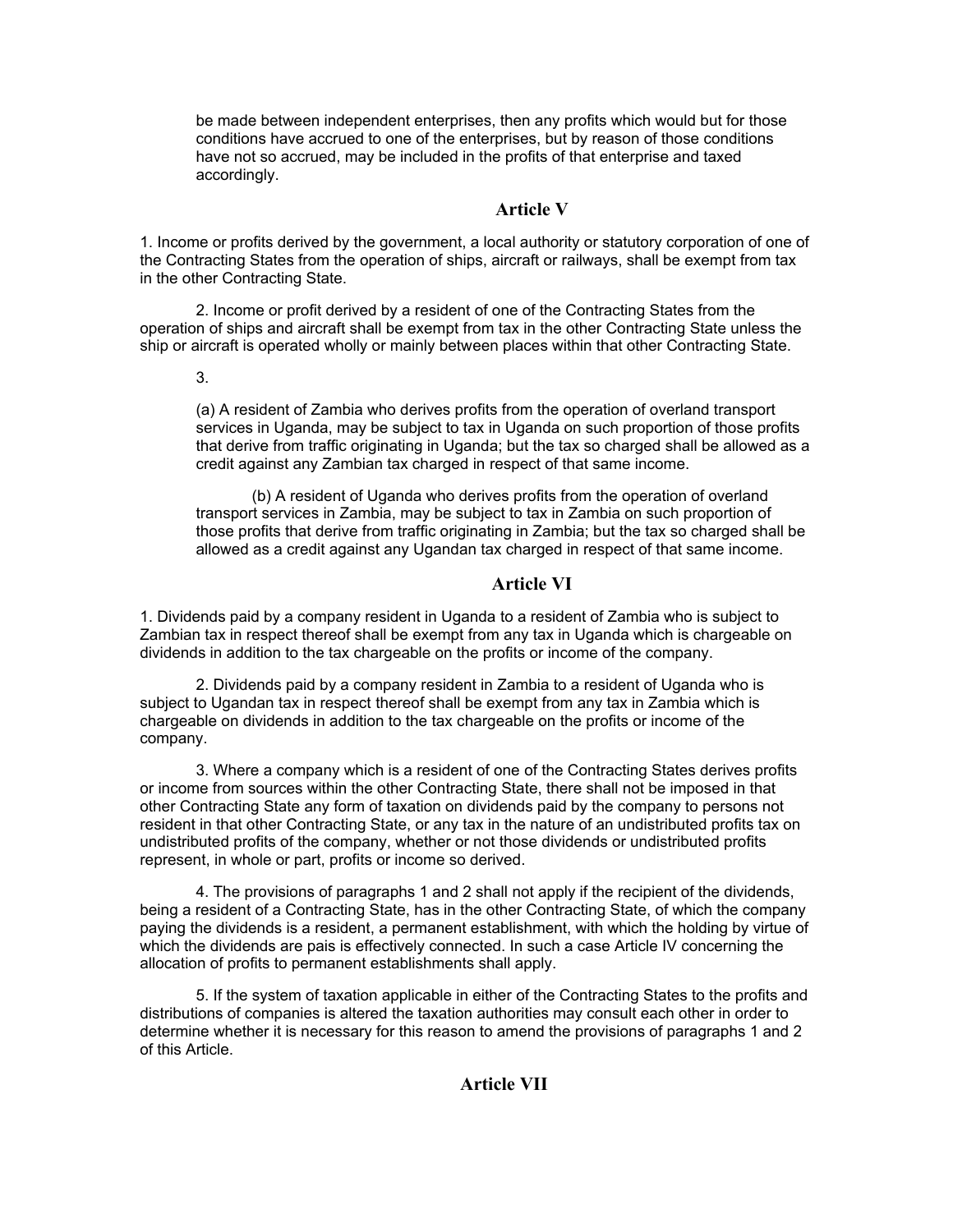1. Any royalty or rent, including royalty or rent in respect of cinematograph or television films or tapes, or any sound recording or advertising matter connected with such films, or any other consideration received by or accrued to a resident of one of the Contracting States by virtue of the use in the other Contracting State of or the grant of permission to use in that other Contracting State any patent, design, model, plan, trademark, copyright, secret process, formula or other property of a similar nature, including any amount received or accrued for the imparting of or the undertaking to impart any knowledge directly or indirectly connected with the use of such films, sound recording, advertising matter, patent, design, model, plan, trade mark, copyright, secret process, formula or other property of a similar nature, shall be exempt from tax in the first- mentioned Contracting State if such royalty or rent is subject to tax in the other Contracting State.

2. The term "royalty" as used in this Article includes, inter alia, a payment of any kind received as a consideration for the use of or the right to use industrial, commercial or scientific experience, but does not include any amount paid in respect of the operation of a mine, oil well or quarry or of any other place of extraction of natural resources.

## **Article VIII**

1. Interest from a source in one of the Contracting States derived by a resident in the other Contracting State shall be exempt from tax in that other Contracting State, unless it is not subject to tax in the first-mentioned Contracting State.

2. The term "interest" as used in this Article means income from Government Securities, bonds or debentures, whether or not secured by mortgage and whether or not carrying a right to participate in profits, and debt-claims of every kind as well as all other income assimilated to income from money lent by the taxation law of the Contracting State in which the income arises.

3. Where, owing to a special relationship between the payer and the recipient, or between both of them and some other person, the amount of interest paid, having regard to the debt-claim for which it is paid exceeds the amount which would have been agreed upon by the payer and the recipient in the absence of such relationship, the provisions of this Article shall apply only to the last-mentioned amount. In that case the excess part of the payments shall remain taxable according to the taxation law of each Contracting State, due regard being had to the other provisions of this Convention.

# **Article IX**

1. Remuneration other than pensions paid by the Government of Zambia to any individual for services rendered to that Government in the discharge of governmental functions shall be exempt from Ugandan tax if the individual is not ordinarily resident in Uganda, or is ordinarily resident in Uganda solely for the purpose of rendering those services.

2. Remuneration, other than pensions paid by the Government of Uganda to any individual for services rendered to that Government in the discharge of governmental functions shall be exempt from Zambian tax if the individual is not ordinarily resident in Zambia or is ordinarily resident in Zambia solely for the purpose of rendering those services.

3. The provisions of this Article shall not apply to payments in respect of services rendered in connection with any business carried on by either of the Contracting States for the purposes of profit.

4. For the purposes of this Article the word "Government" shall include any local authority or statutory corporation of either of the Contracting States.

# **Article X**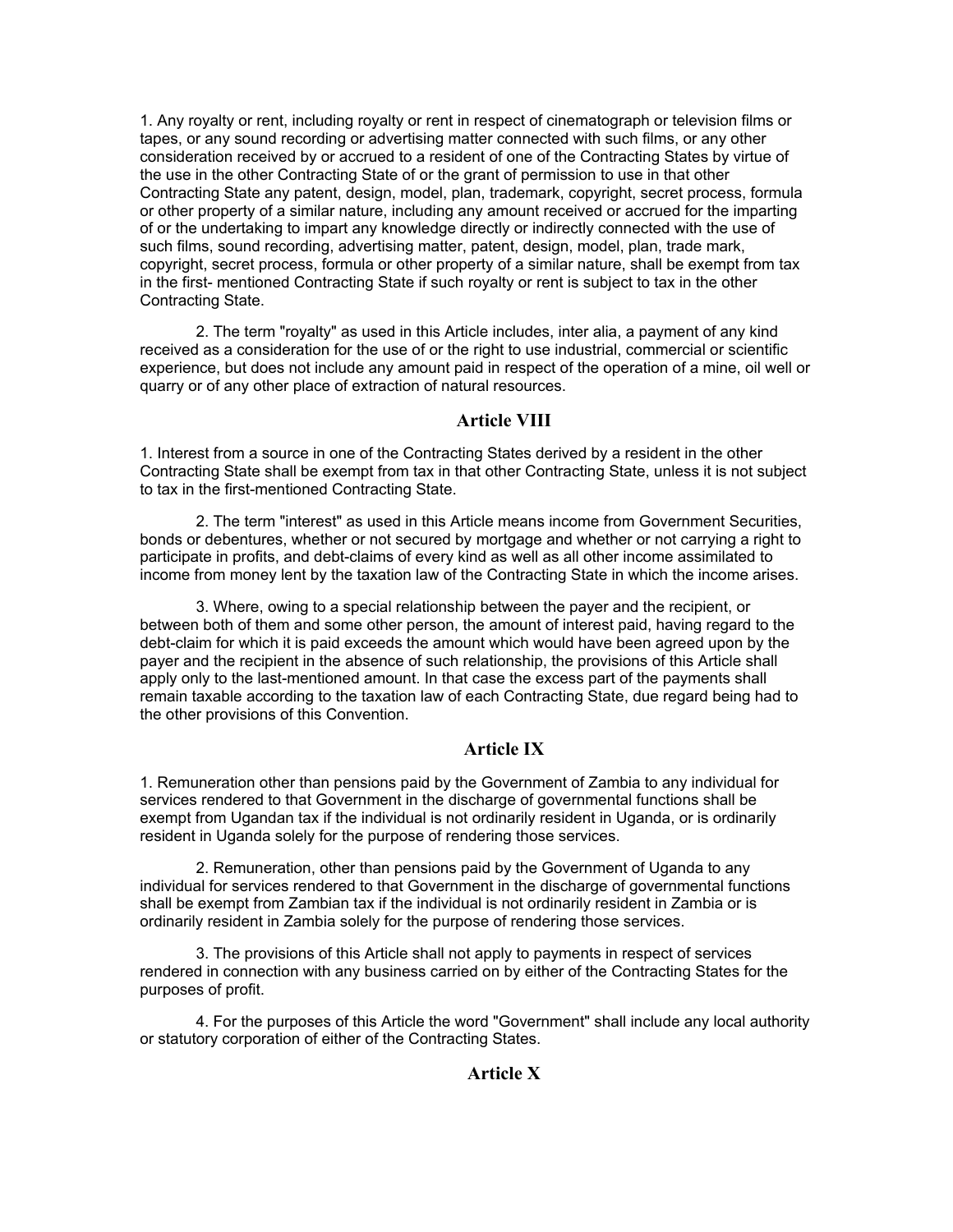1. Any pension or annuity paid by the Government of Zambia to any individual for services rendered to the Government of Zambia in the discharge of governmental functions, or paid by the Central African Pension Fund, which is deemed for the purposes of Zambian tax to be derived from a source in Zambia, shall be exempt from Ugandan tax.

2. Any pension or annuity paid by or out of funds created by the Government of Uganda to any individual for services rendered to the Government of Uganda in the discharge of governmental functions which is deemed for the purposes of Ugandan tax to be derived from a source in Uganda, shall be exempt from Zambian tax.

3. For the purposes of this Article the word "Government" shall include any political or local authority or statutory corporation of either of the Contracting States.

4. Any pension or annuity, other than a pension referred to in paragraphs 1 and 2 derived from sources within Zambia by an individual who is a resident of Uganda, and subject to Ugandan tax in respect thereof, shall be exempt from Zambian tax.

5. Any pension or annuity, other than a pension referred to in paragraphs 1 and 2 derived from sources within Uganda by an individual who is a resident of Zambia, and subject to Zambian tax in respect thereof, shall be exempt from Ugandan tax.

## **Article XI**

1. An individual who is resident in Zambia shall be exempt from Ugandan tax on his profits or remuneration in respect of personal, including professional, services unless the services are performed, or the employment is exercised, in Uganda. To such extent as the services are performed or the employment is exercised in Uganda his profits or remuneration may be taxed in Uganda, but if--

(a) he is present within Uganda for a period or periods not exceeding in the aggregate 183 days during any year of assessment; and

(b) the services are performed for or on behalf of a person who is a resident of Zambia; and

(c) the remuneration or profits are subject to Zambian tax; and

(d) the remuneration or profits are not directly deductible from the income for Ugandan tax purposes of a permanent establishment in Uganda of that person;

such profits or remuneration shall be exempt from Ugandan tax.

2. An individual who is resident in Uganda shall be exempt from Zambian tax on his profits or remuneration in respect of personal, including professional, services unless the services are performed, or the employment is exercised, in Zambia. To such extent as the services are performed or the employment is exercised in Zambia his profits or remuneration may be taxed in Zambia, but if--

(a) he is present within Zambia for a period or periods not exceeding in the aggregate 183 days any year of assessment; and

(b) the services are performed for or on behalf of a person who is resident in Uganda; and

(c) the remuneration or profits are subject to Ugandan tax; and

(d) the remuneration or profits are not directly deductible from the income for Zambia tax purposes of a permanent establishment in Zambia of that person;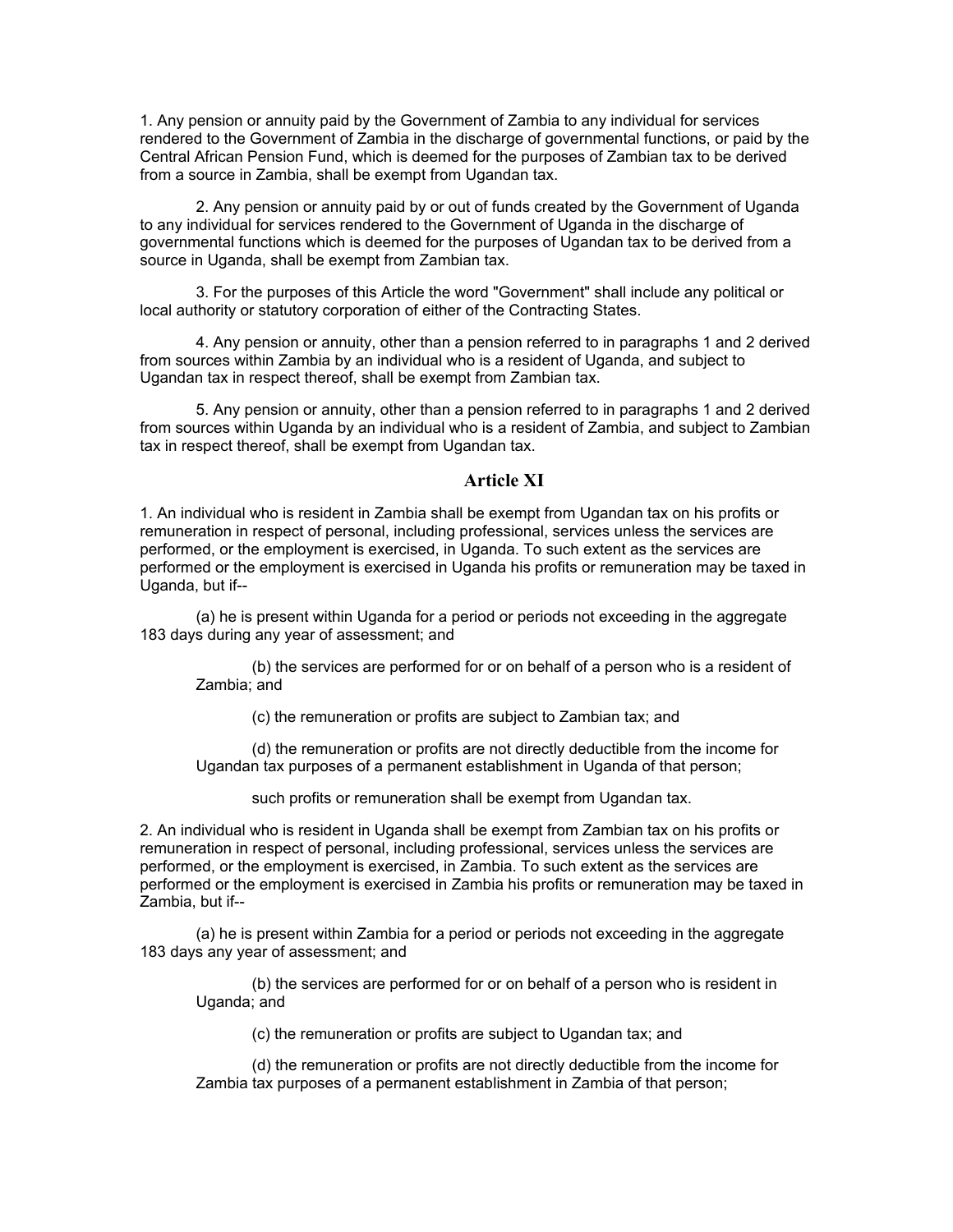such profits or remuneration shall be exempt from Zambian tax.

3. Notwithstanding the preceding provisions of this Article, directors' fees and similar payments derived by a resident of one of the Contracting States in his capacity as a member of the board of directors of a company resident in the other Contracting State, may be taxed in that other Contracting State.

4. Those profits or remuneration for personal services which are dealt with separately in other Articles of this Convention, shall not be affected by the provisions of this Article.

## **Article XII**

The remuneration derived by a professor or teacher from one of the Contracting States for teaching, during a period of temporary residence not exceeding two years, at a university, college, school or other recognised educational institution in the other Contracting State, shall be exempt from tax in that other Contracting State if such remuneration is subject to tax in the firstmentioned Contracting State.

# **Article XIII**

1. A student or business apprentice from one of the Contracting States who is receiving full time education or training in the other Contracting State, and is temporarily resident there solely for the purpose of such education and training, shall be exempt from tax in that other Contracting State on all payments made to him by persons in the first-mentioned Contracting State for his maintenance, education or training.

2. Any individual from one of the Contracting States, who is temporarily present for a period not exceeding two years in the other Contracting State for the purpose of study, research or training, and who is in receipt of a grant, allowance or award from a scientific, educational, religious or charitable organisation, or under a technical assistance programme of the Government of either Contracting State, shall be exempt from tax in that other Contracting State in respect of that grant, allowance or award, and in respect of any remuneration for personal services undertaken in connection with such study, research or training and incidental thereto.

#### **Article XIV**

Income derived by public entertainers, such as theatre, motion picture, radio and television artistes and musicians, and by athletes from their personal activities as such, may be taxed in the Contracting State in which these activities are exercised, provided such income is not derived from a visit sponsored officially by the other Contracting State, the cost of which is borne wholly or mainly out of the public funds of that other Contracting State.

#### **Article XV**

For the purposes of the present Convention:

1. Dividends paid by a company which is a resident of one of the Contracting States shall be treated as income from a source within that Contracting State.

2. Interest paid by one of the Contracting States, including any local authority or statutory corporation thereof, or by an enterprise of one of the Contracting States shall be treated as income from sources within that Contracting State; except that--

(a) interest paid by an enterprise of one of the Contracting States with a permanent establishment outside that Contracting State on indebtedness incurred for the use of such permanent establishment in the conduct of its trade and business, and borne by that permanent establishment shall be treated as income from sources within the State in which the permanent establishment is situated; and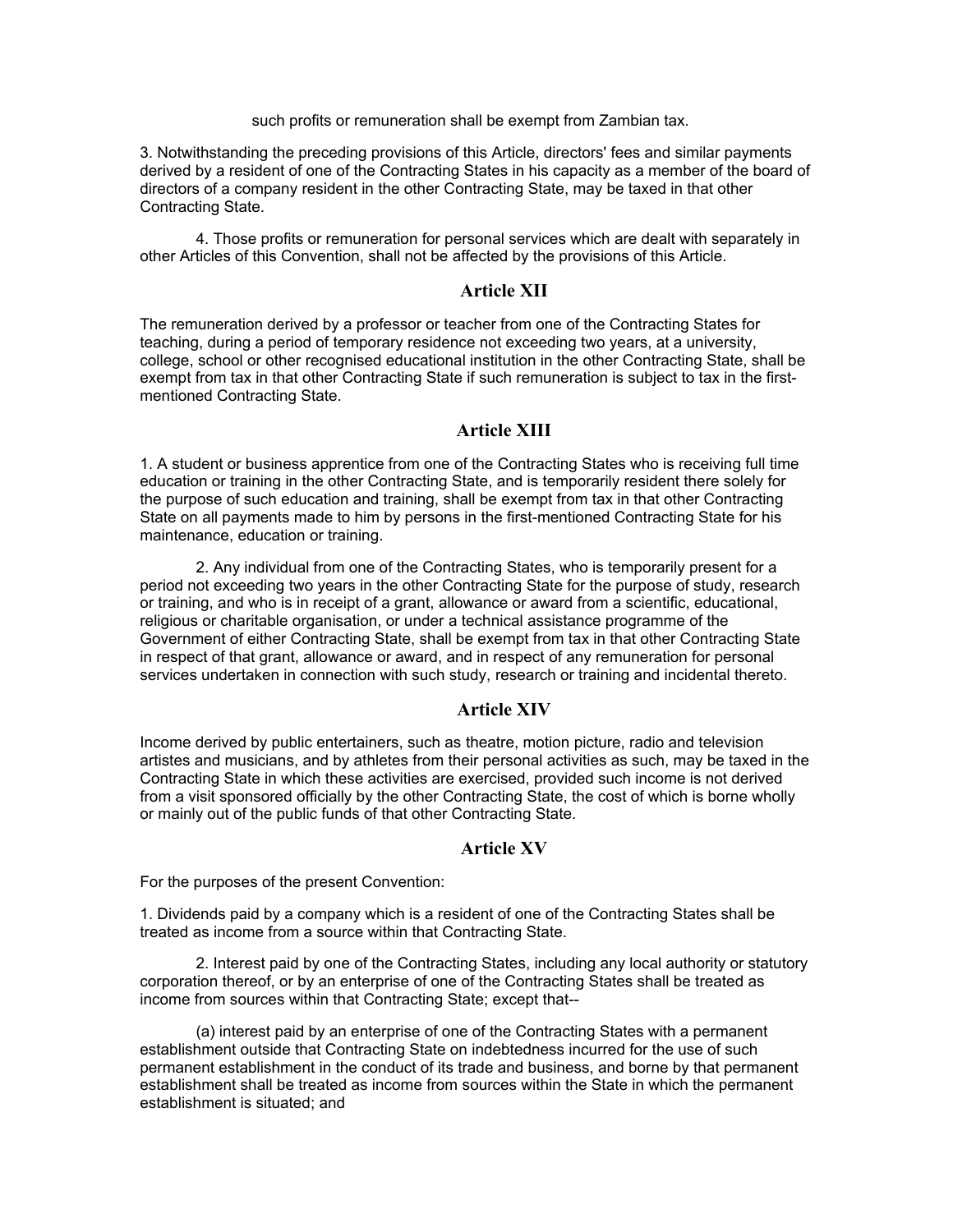(b) in the case of an enterprise of one of the Contracting States engaged in the business of banking, interest paid on deposits made with a permanent establishment of that business outside the Contracting State, shall be treated as income from sources within the State where the permanent establishment is situated.

3. Royalties as defined in paragraph 2 of Article VII of this Convention shall be treated as income from sources within the Contracting State in which the property referred to in that paragraph is used.

4. Income from immovable property (including income derived from the alienation of such property) and royalties paid in respect of the operation of a mine, oil well, quarry or any other place of extraction of natural resources, shall be treated as derived from sources within the Contracting State in which such immovable property, mine, oil well, quarry or place of extraction of natural resources is situated.

## **Article XVI**

1. Where a resident of Zambia derives income from sources within Uganda which, in accordance with the provisions of this Convention is exempt from Zambian tax but may be taxed in Uganda, then Zambia may, in calculating tax on the remaining income of that person, apply the rate of tax which would have been applicable if the income derived from sources within Uganda had not been so exempted.

2. Where a resident of Uganda derives income from sources within Zambia which, in accordance with the provisions of this Convention is exempt from Ugandan tax but may be taxed in Zambia, then Uganda may, in calculating tax on the remaining income that person, apply the rate of tax which would have been applicable if the income derived from sources within Zambia had not been so exempted.

3. Where a resident of one of the Contracting States derives income from sources within the other Contracting State, which apart from the provisions of this Article may be taxed in both the Contracting States, then the first-mentioned Contracting State shall allow as a deduction from the tax on the income of that person an amount equal to the tax paid in that other Contracting State. Such deduction, however, shall not exceed that part of the tax, as computed before the deduction is given, which is appropriate to the income derived from that other Contracting State.

4. For the purposes of paragraph 3 of this Article the term "tax paid" shall be deemed to include any amount which would have been payable either as Zambian tax but for an exemption or reduction of tax granted under the Pioneer Industries (Relief from Income Tax) Act, 1965, or as Ugandan tax but for an exemption or reduction of tax under any equivalent law, or any similar law in either of the Contracting States of like purpose and effect.

#### **Article XVII**

1. Residents of one of the Contracting States shall not be subjected in the other Contracting State to any taxation or any requirement connected therewith which is other or more burdensome than the taxation and connected requirements to which residents of that other Contracting State in the same circumstances are or may be subjected.

2. The taxation on a permanent establishment which an enterprise of one of the Contracting States has in the other Contracting State shall not be less favourably levied in that other Contracting State than the taxation levied on enterprises of that other Contracting State carrying on the same activities.

3. Enterprises of one of the Contracting States, the capital of which is wholly or partly owned or controlled, directly or indirectly, by one or more residents of the other Contracting State, shall not be subjected in the first-mentioned Contracting State to any taxation or any requirement connected therewith which is other or more burdensome than the taxation and connected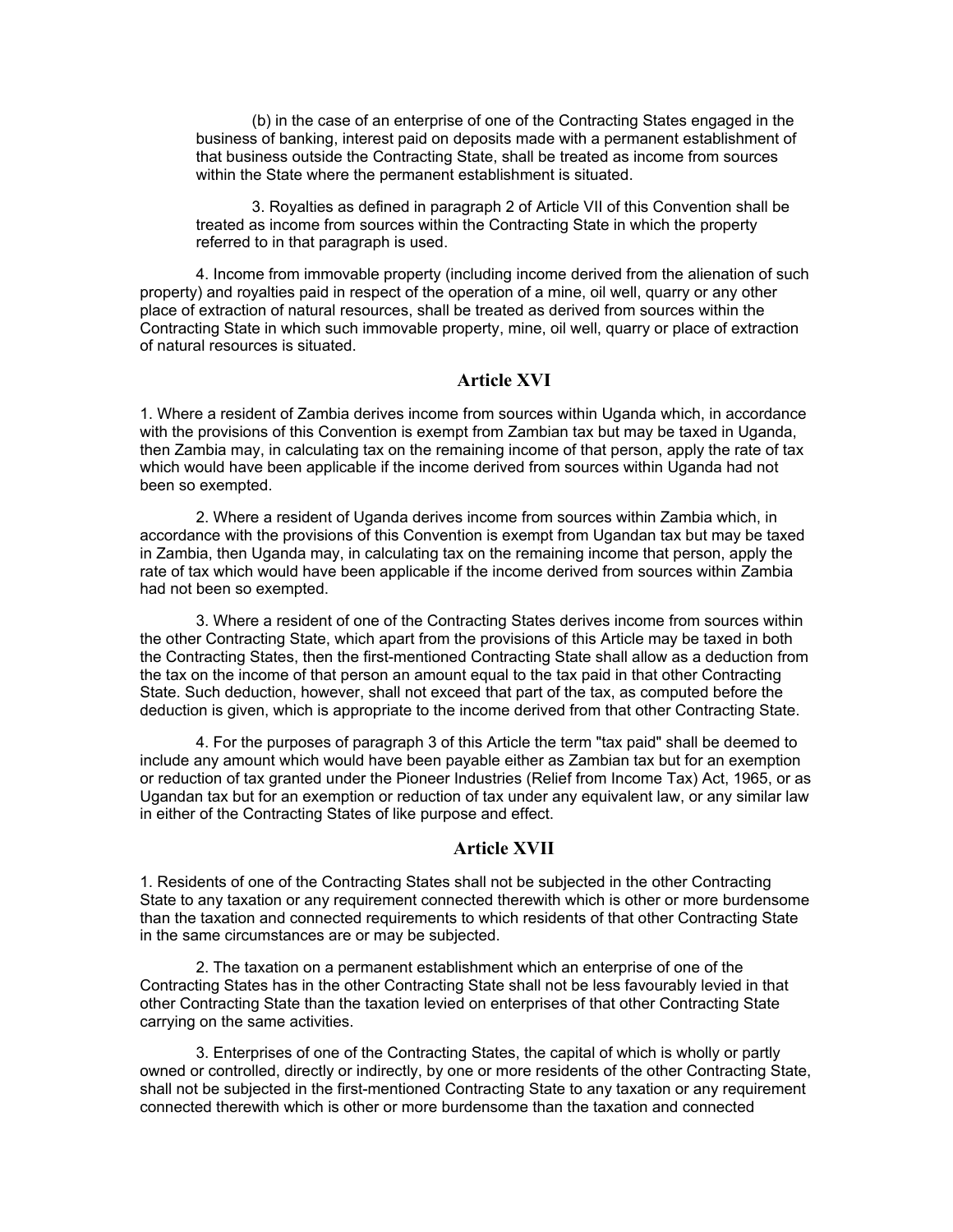requirements to which other similar enterprises of that first-mentioned Contracting State are or may be subjected.

4. This Article shall not be construed as obliging either one of the Contracting States to grant to residents of the other Contracting State any personal allowances, abatements reliefs and reductions for tax purposes which by law are only available to its own residents.

5. In this Article the term "taxation" means taxes of every kind and description.

## **Article XVIII**

The taxation authorities of the Contracting States shall exchange such information, being information which is available under their respective taxation laws, as is necessary for the carrying out of the provisions of the present Convention or for the prevention of fraud or the administration of statutory provisions against legal avoidance in relation to the taxes which are the subject of this Convention. Any information so exchanged shall be treated as secret and shall not be disclosed to any persons other than those concerned with the assessment and collection of the taxes which are the subject of this Convention, or with the determination of appeals in relation thereto. No information shall be exchanged which would disclose any trade, business, industrial, commercial or professional secret or trade process, or information, the disclosure of which would be contrary to public policy.

## **Article XIX**

1. Where it appears to the taxation authorities of one of the Contracting States that a taxpayer resident in that Contracting State has not received the treatment to which he is entitled under the provisions of this Convention, so that his income or any part of his income is subjected to double taxation, those taxation authorities shall, on due request by the taxpayer, consult with the taxation authorities of the other Contracting State with a view to the avoidance of the double taxation in question.

2. The taxation authorities of the Contracting States may communicate with each other directly for the purpose of giving effect to the provisions of the present Convention and for resolving any difficulty or doubts as to its application or interpretation.

#### **Article XX**

The present Convention shall come into force on the date when the last of all such things shall have been done in Zambia and Uganda as are necessary to give the Convention the force of law in Zambia and Uganda respectively, and shall thereupon have effect--

(a) in Zambia, in respect of tax for any period of assessment or charge beginning after 1st April, 1964;

(b) in Uganda, in respect of tax for any period of assessment beginning after 1st January, 1964.

# **Article XXI**

1. The present Convention shall continue in effect indefinitely but either of the Contracting States may on or before the last day of March in any calendar year not earlier than 1969 give notice of termination to the other Contracting State and, in such event, the Convention shall cease to be effective--

(a) in Zambia, in respect of tax for any period of assessment or charge beginning on or after the first day of April in the calendar year next following that in which notice is given;